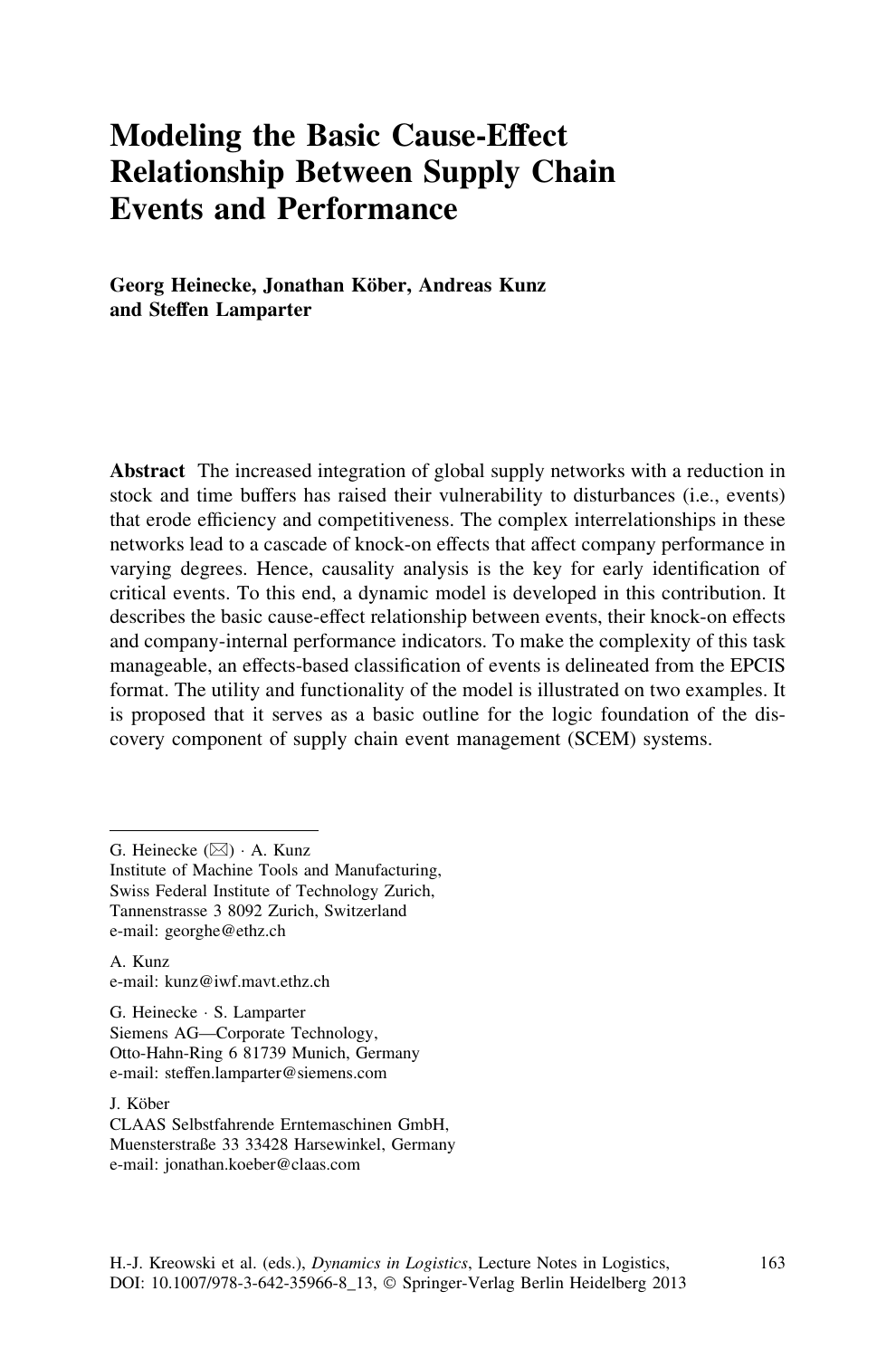# Introduction

Over the past decades, lean management has brought a revolution to manufacturing that has reshaped supply chains and restructured factories (Holweg and Pil [2005\)](#page-11-0). Loose bonds between companies have made way for strong partnerships of a few key-players with equal clout that conduct (joint) research and development of sophisticated modules. Ever more intertwined interdependencies of the material and information flows between these partners caused a shift from linear supply chains to complex, globalized supply networks (Wagner and Bode [2006\)](#page-11-0). At the same time, factories have become capable of producing countless product variants with little time and stock buffers according to the build-to-order philosophy.

However, while lean management with prevalent just in time (JIT) deliveries requires smooth material flows, the reality of collapsed supply chains with idle productions illustrates that stochastic influences on a global scale not only cause uncertainty but eventually materialize in costly disruptions (Blackhurst et al. [2005;](#page-10-0) Radjou et al. [2002](#page-11-0)). Between 2000 and 2009, an annual average of 387 natural disasters were recorded worldwide (Guha-Sapir et al. [2011\)](#page-11-0). This equates to more than one disaster a day with potential adverse effects on supply networks. In 2010, Asia, the manufacturing center of the world, was struck by 134 disasters alone, reflecting a global share of 34.8 % (Guha-Sapir et al. [2011\)](#page-11-0). Once labor disputes, demand volatility, supplier failures, transport delays, and others are added to this count, it comes as no surprise that today's complex supply networks are increasingly experiencing reliability problems. A company's performance and its customers are affected by unexpected disturbances that produce deviations of different magnitude between target and actual states (Otto [2003\)](#page-11-0).

Supply chain event management (SCEM) addresses this problem. It is the practice of observing, prioritizing and reacting to events that occur during the operation of a supply chain (Tribowski et al. [2009\)](#page-11-0). Events in this context can be defined as disturbances that impede, in varying degrees, the execution of supply chain processes as they were originally scheduled. However, although SCEM addresses a fundamental problem, i.e., that intra- and inter-organizational processes are rarely executed as planned, it has received less attention from the academic community than supply chain risk management (SCRM) (Otto [2003\)](#page-11-0). This is surprising given that supply glitches amplify along supply networks (Radjou et al. [2002\)](#page-11-0). Thus, if they are caught early when their effects are still insignificant, the worst effects up- or downstream could be avoided.

Liu et al. ([2007](#page-11-0)) state, however, that this is the crux of the matter: Early identification of events with significant impacts on operational performance is difficult because its criticality to downstream processes depends on several dynamic factors. These factors change over time and continually alter the current state of the supply network and with that the criticality of an event. Thus, the same event at different points in time could have varying implications. For instance, the criticality of a two hour delivery delay depends as much on stock levels at the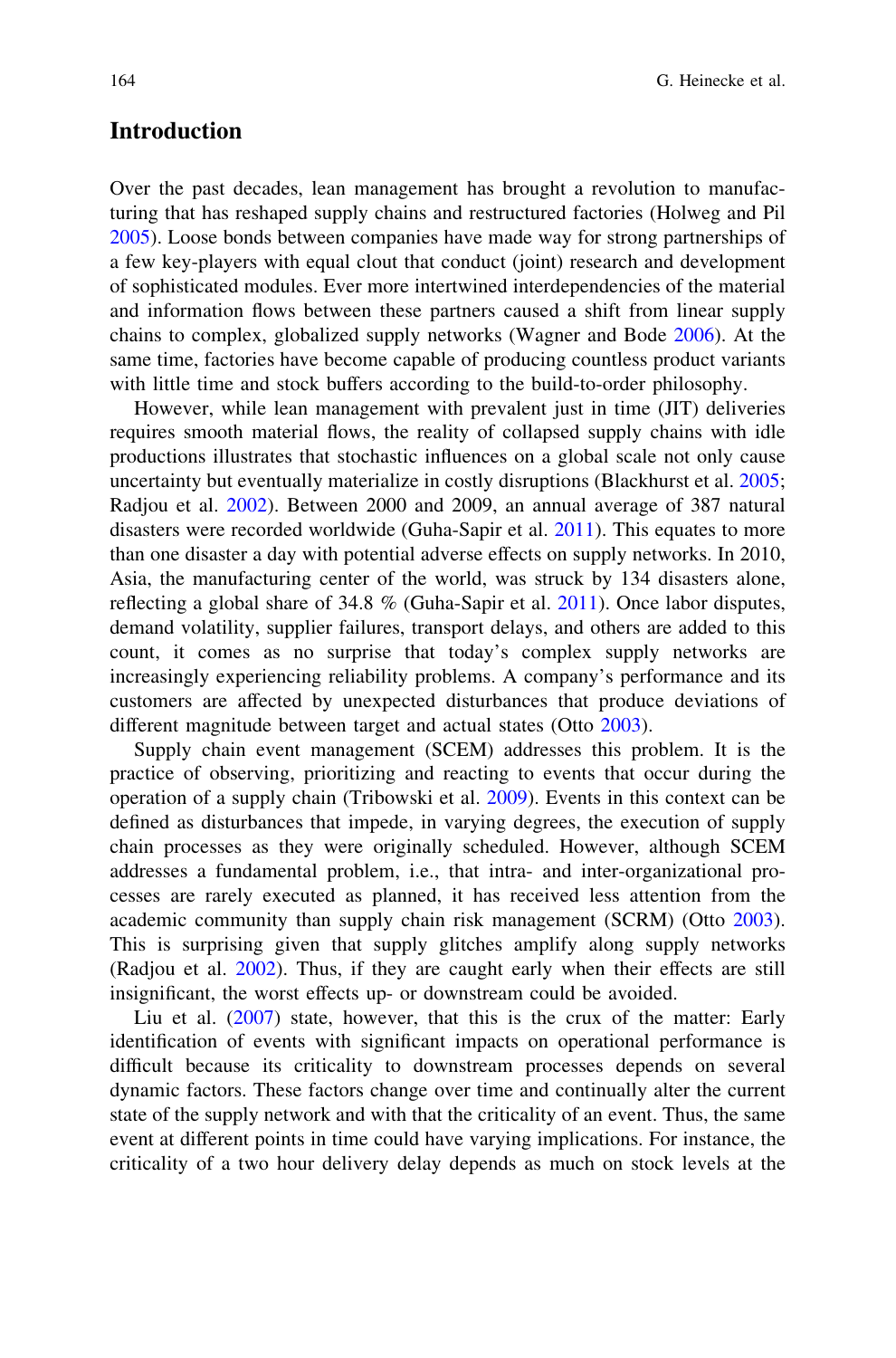affected company as on the time buffer between scheduled delivery and start of production.

Liu et al. [\(2007](#page-11-0)) pointed out that precisely these dynamics in integrated, complex supply chains may cause a storm of events and that ''causality analysis is the key to controlling such a storm''. In this contribution it is therefore argued contrary to the common practice of defining static threshold values for event identification—that available event information (e.g., two hour delay) should be used to gauge the knock-on effects on a company's performance given the current state of the network. This evaluation can then be repeated in an online fashion when the event information is updated (e.g., three hour delay). To this end, a novel approach to event classification is presented and incorporated into the modeling of the cause-effect relationship between supply chain events, their knock-on effects, and company performance. It is proposed that the developed model serves as a basic outline for the logic foundation of event identifications through SCEM systems.

# Literature Review

The origin of SCEM as a research area can be traced back to the beginning of the new millennium (Knickle [2001\)](#page-11-0). Since then the concept has languished in the international academic community, rarely going beyond high-level, conceptual publications (e.g., Otto [2003](#page-11-0)). Meanwhile, in German-speaking countries, it has received more attention, albeit still in an insufficient depth (Straube et al. [2007;](#page-11-0) Tribowski et al. [2009](#page-11-0)). The lack of attractiveness is partly attributable to the popularity of a more mature, neighboring discipline: Supply chain risk management (SCRM). Although both essentially deal with events along the supply chain, however, they need to be clearly distinguished from each other. Roughly speaking, while SCRM aims at mitigating the *potential* of events (Tang [2006](#page-11-0)), SCEM focuses on mitigating the knock-on effects of critical events after they are observed (Bearzotti et al. [2012;](#page-10-0) Otto [2003](#page-11-0)). To put it simply, SCEM comes into play when SCRM has failed. On the one hand SCEM is primarily concerned with the early identification of events and mitigation of their effects with short-term operational measures (Bearzotti et al. [2012](#page-10-0); Otto [2003](#page-11-0)). SCRM on the other hand deals with medium- and long-term strategic decisions that could mitigate the risk of e.g., a supplier failure by implementing a dual sourcing strategy (Tang [2006\)](#page-11-0).

Unsurprisingly, given the state of the research area, SCEM specific mechanisms for early identification of critical events on the basis of the dynamic relationships between events and supply chain factors are largely missing. One exception is Liu et al. ([2007\)](#page-11-0) where Petri nets were used to model event relationships in a supply chain to analyze the cause-effect relationships between consecutive events. It was shown that the variation of event parameters (e.g., probability of successful alternative sourcing) affects supply chain performance (fill rates, lead times, etc.,). This led to the conclusion that by managing events it is possible to manage supply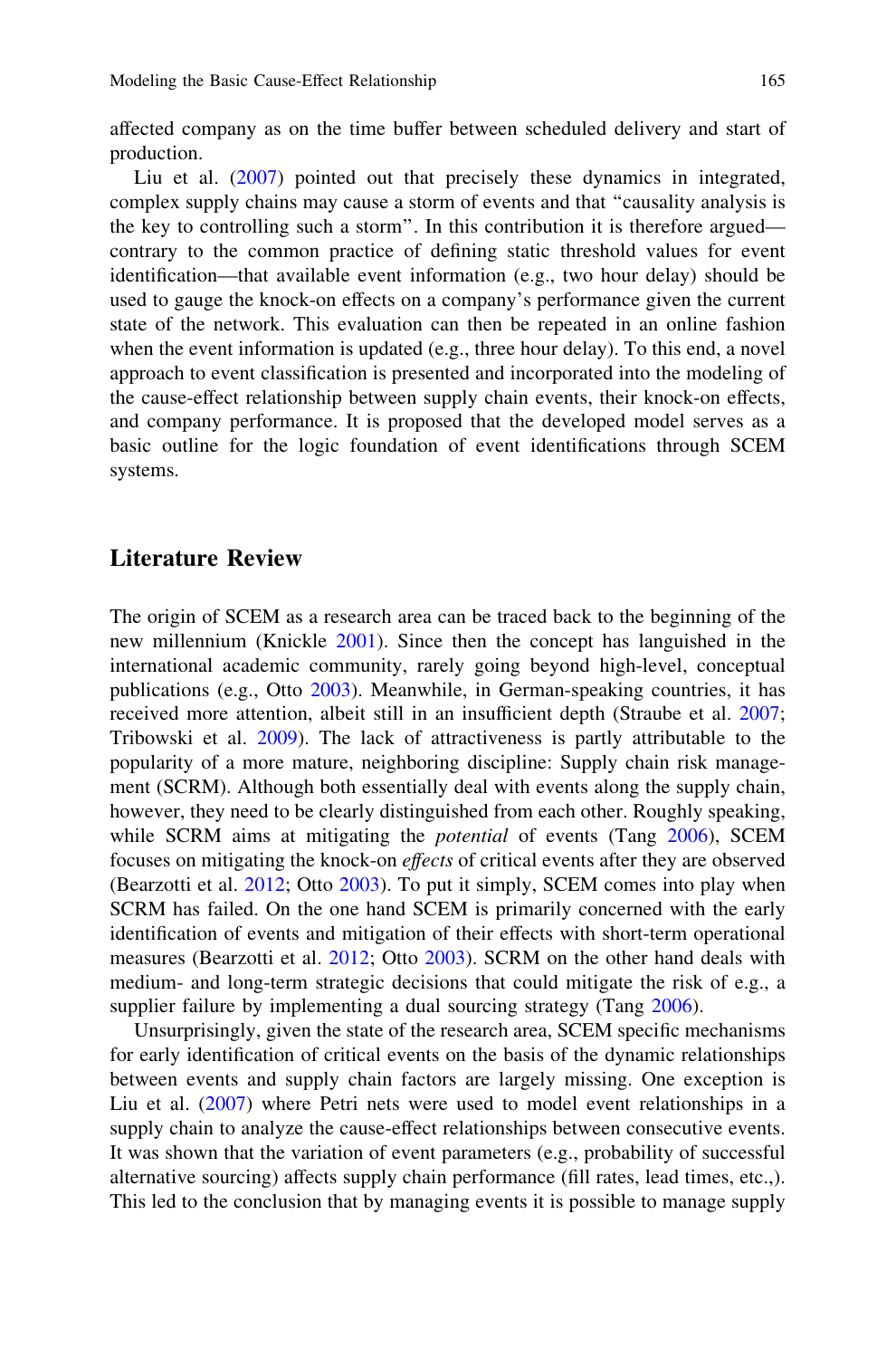chain performance. However, investigations into the relationship between events and company performance were not part of the research.

Apart from cause-effect relationships, tools from statistical control can be used for event identification. It focuses on the differences between target and actual states. Since processes are stochastic, different realizations of certain (local) process parameters can be obtained. The resulting frequency curve allows for the definition of threshold values below or above which a parameter is considered to be out of control and an alarm (to correct the process) is raised. This approach is of limited use in SCEM. First, an alarm suggests that effects have already considerably aggravated and containment options are limited or not existent anymore. Second, the analysis neglects dynamic supply chain factors like time and stocks. Breaching a threshold indicates a problem but it lacks information about the state of the following processes where e.g., enough security stock could be available.

Another impediment to event identification is a widespread lack of real-time status data (Günthner et al. [2010](#page-11-0)). Supply chain transparency is a critical success factor and real-time monitoring systems are a prerequisite for effective SCEM systems. For various reasons these monitoring systems are rarely realized within companies and even less among partners (Curtin et al. [2007](#page-11-0); Günthner et al. [2010\)](#page-11-0). If they are present, reservations against data exchange are common, although the same companies trade large quantities of material (Lee and Whang [2000\)](#page-11-0).

# Elements of the Cause-Effect Relationship

Due to the dynamics of supply networks, it is argued that event identification based on threshold values of process parameters gives insufficient insight into the criticality of an event. Cause-effect relationships, however, facilitate decision making through the estimation of fluctuations in performance indicators, given a certain event and supply network state. The magnitude of change in these indicators, which depends heavily on dynamic factors (e.g., stocks, order situation, production schedule), enable decision makers to better evaluate the observed situation and, if necessary, devise counter-measures. Before these estimations are possible, crucial elements that constitute the cause-effect relationship are defined in the following subsections.

# Definition and Classification of Events and Their Basic **Effects**

To enable an SCEM system to identify critical events from monitoring systems' data streams, the possible occurrences have to be defined first. This task can prove difficult for two main reasons. First, it is problematic to pinpoint the precise origin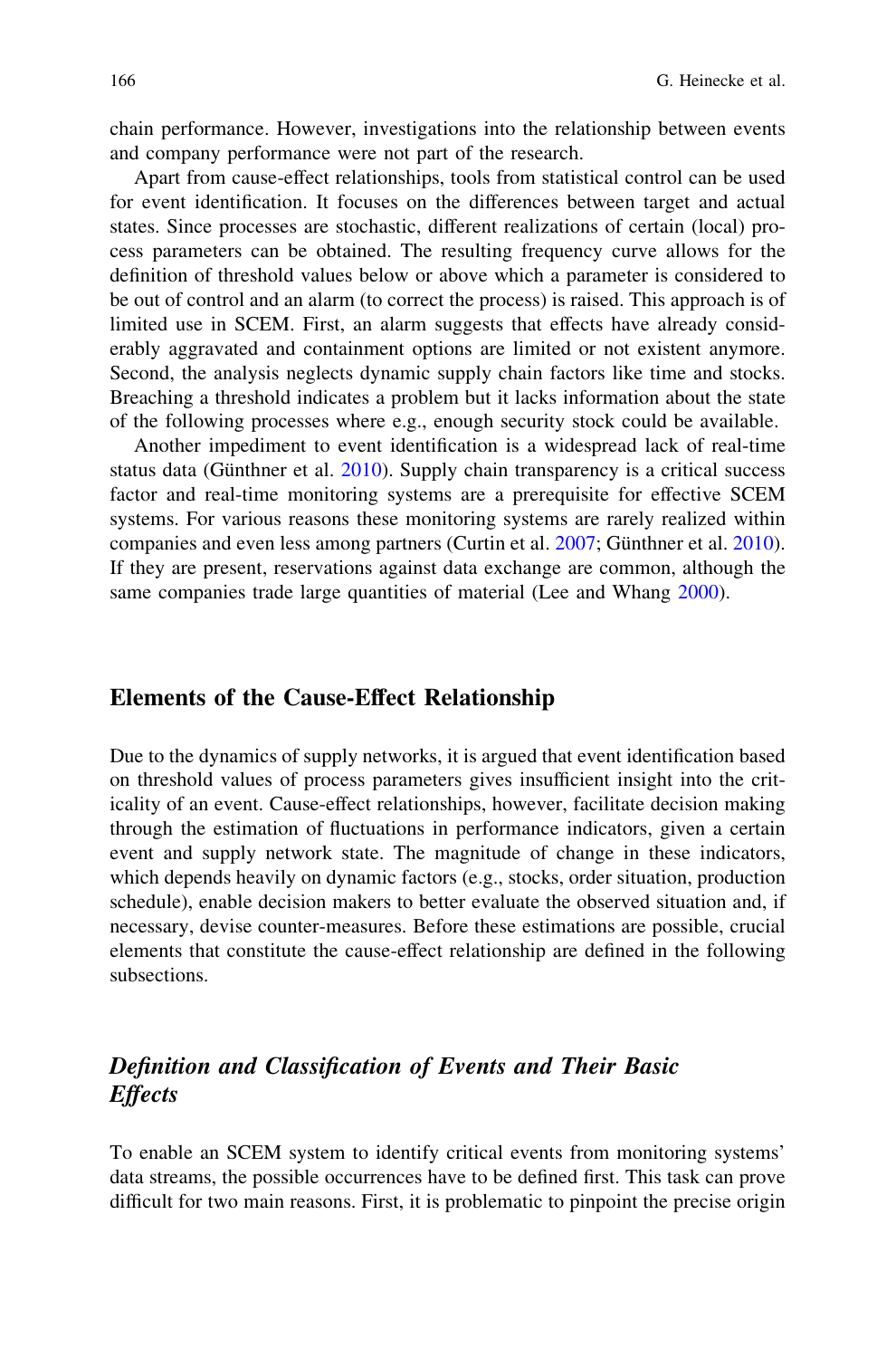of an event, since frequently only the cascade of knock-on effects is noticed. Thus, the original source of an event may stay hidden. For instance, the bullwhip effect starts with small fluctuations in downstream demand and leads to much more severe fluctuations further upstream (Lee et al. [1997\)](#page-11-0). Second, it is unlikely that all possible interactions between the elements of a complex system can be foreseen, making it difficult to define all events that could affect it up front.

To facilitate the event definition process, risk classifications of SCRM that place specific occurrences into general classes can be transferred to SCEM. Chopra and Sodhi ([2004\)](#page-10-0) propose nine classes (disruptions, delays, systems, forecast, etc.,). Jüttner ([2005\)](#page-11-0) identify three classes: Supply-side, demand-side and environmental risks. Gaonkar and Viswanadham ([2004\)](#page-11-0) propose an event classification based on the severity of their effects (deviations, disruptions, catastrophes). All classifications, however, leave it to the decision maker to specify concrete events. This approach seems arbitrary because in complex systems events can be overlooked and allocation is bound to be ambiguous at times.

To avoid these drawbacks and to reduce the complexity of the event definition process, it is proposed to employ a novel approach that is based on the immediate, object-related effects of an event on a company. They can be derived from the presence or absence of object-related observations at RFID-based monitoring points along the supply chain. We propose to describe the resulting primitive, realtime data streams of these observations with the EPCIS format (EPCIS [2007](#page-11-0)). It contains information that essentially answer the question of what object is when, where and why—the latter refers to the business context of the observation and is described by a business step ID. Hence, this information can be leveraged to notice cases when the supply chain in general and preceding logistics processes in particular fail to fulfill their purpose: To bring the right product, at the right time, to the right place, in the right quantity and the right quality (Fig. [1](#page-5-0)). These five event classes can be easily identified by a comparison of reality (i.e., observation or its absence at a monitoring point) with plan information from a central database. For instance, suppose a traffic jam delays a truck delivery for two hours. The monitoring system first notices that the truck has not passed the monitoring point at the scheduled (i.e., planned) time. Once it passes the monitoring point, the delay can be quantified and expected effects on performance indicators gauged. Once the material arrives, however, the bulk-reading of the cargo, in conjunction with information from the database, reveals that too little was delivered. Thus, a delay becomes more severe when only part of the required material arrives.

The example illustrates one advantage of using an event classification (Fig. [1](#page-5-0)) that builds on the information provided through the EPCIS format—namely, once the resulting effects of each of these five classes on the processes of an affected company are examined more closely, it is apparent that they result in only two distinct cases of cause-effect relationships. First, material delivery delay constitutes an event where the observation at a specific point of the monitoring system was delayed. Second, *material delivery failure* constitutes an event where all or part of a shipment is useless (i.e., wrong product and/or quality) or unfulfilled (wrong quantity and/or place). These event classes also cover demand side risks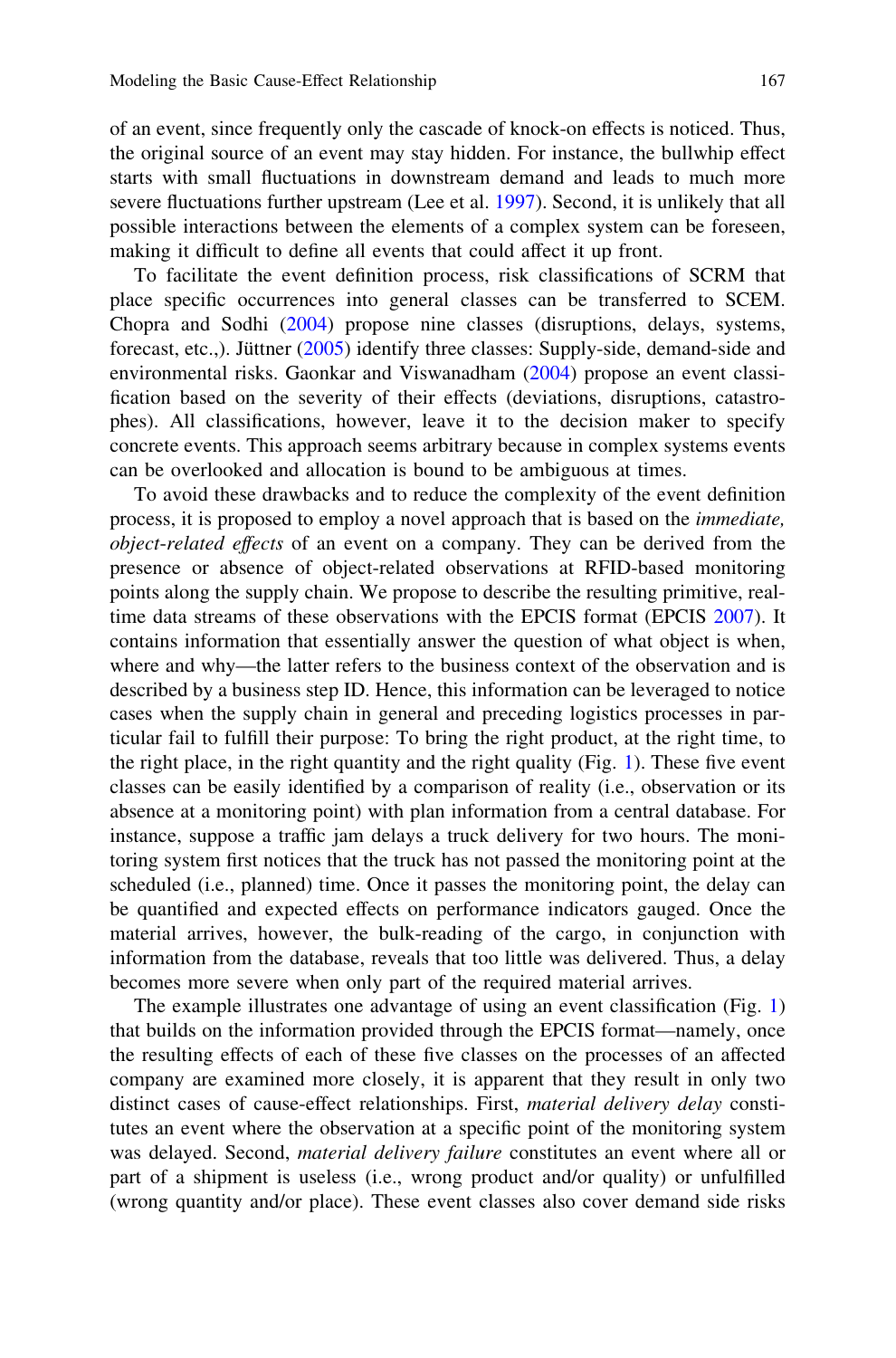<span id="page-5-0"></span>

Fig. 1 Effects-based event classification

such as priority orders or sudden demand fluctuations (e.g., wrong quantity delivered). For instance, a short-term increase in the order quantity by the customer results in a delivery failure when the supplier has insufficient material stocked for handling the increase, or the material is already on its way to the manufacturer.

It is apparent that an *effects-based classification* of events not only reduces (external) events to two distinct cases but, more importantly, relates them to time as the sole measuring unit. In short, the classification illustrates that all events, based on their effects, can be placed in a temporal context. Many of the external events that can occur at the supplier, however, can also happen at the company under consideration. These internal events (e.g., strike, machine failure, etc.) affect the shipment of the product and with this also the company's performance. Therefore, they have to be included when the cause-effect relationship of events on company performance is examined. Thus, two analog process-related event classes are proposed: material production delay and material production failure.

#### Events and Vulnerability Drivers

Wagner and Neshat [\(2010](#page-11-0)) state that "supply chain vulnerability is a function of certain supply chain characteristics and that the loss a firm incurs is a result of its supply chain vulnerability to a given supply chain disruption''. Wagner and Bode [\(2006](#page-11-0)) identify five external drivers that increase vulnerability: single and global sourcing, customer and supplier dependence and supplier concentration.

Besides these external vulnerability drivers, internal ones also threaten a company's performance. For instance, small delivery delays quickly paralyze modern production systems due to their reliance on JIT deliveries that need little time and stock buffers. Furthermore, mass customization has led to an explosion of product variants, which has made the timely provisioning of specific material critical. At the same time, production systems lack flexibility that would allow a short-term adaption of the production program in case some material cannot be provided.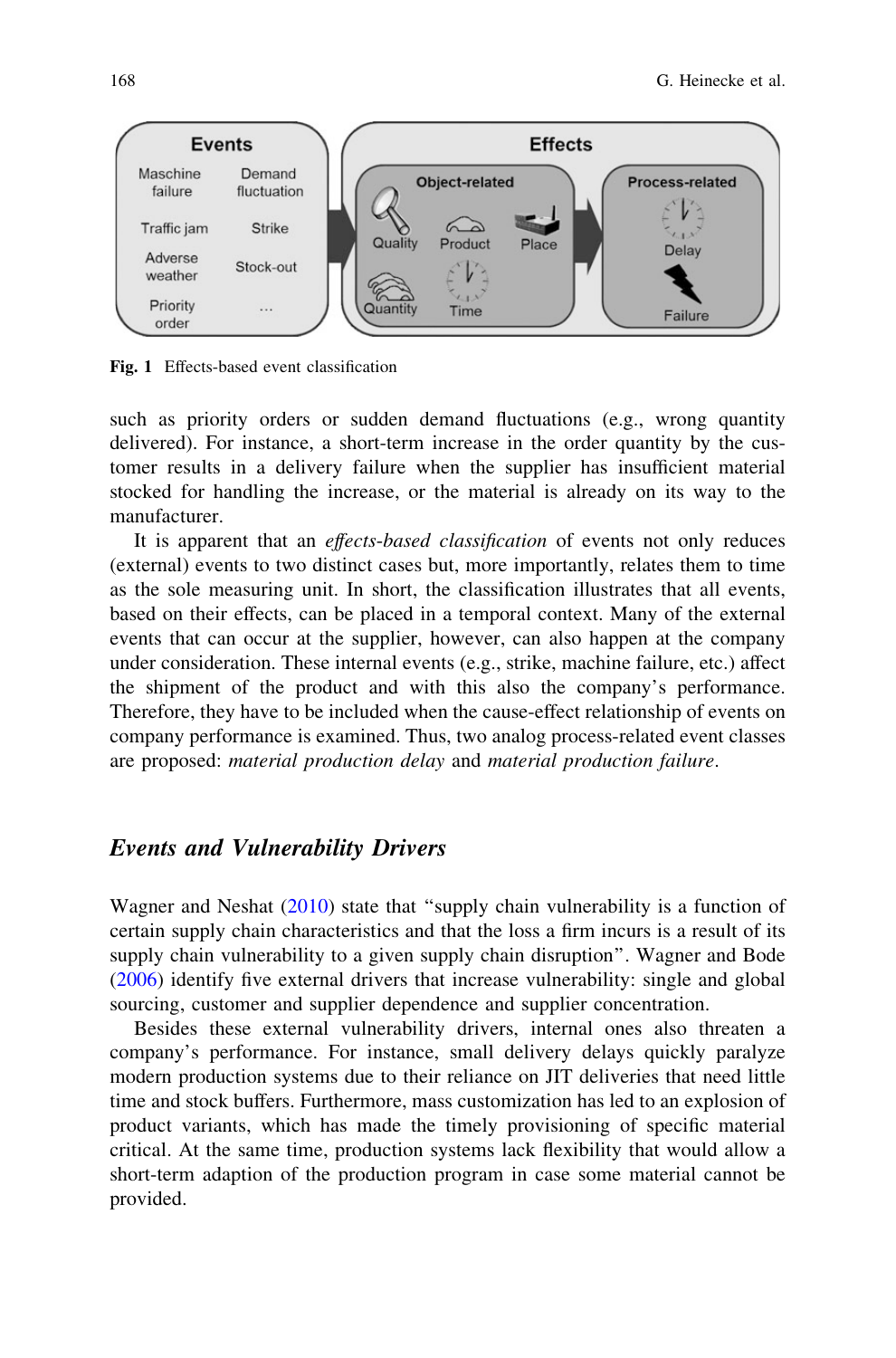Although diverse, internal and external vulnerability drivers influence the event classes comparably by increasing the likelihood of occurrence and the severity of their effects. For instance, single sourcing of a specific part considerably raises the likelihood of a material delivery failure. Similarly, global sourcing of a part raises the likelihood of a material delivery delay due to larger distances. In contrast to SCRM, which aims at mitigating these drivers, SCEM incorporates their implications but otherwise regards them as fixed. Thus, an intelligent SCEM system preserves the advances of lean management (e.g., little time and stock buffers) while ensuring high performance in an event-prone environment.

# Event Criticality and Performance Indicators

To establish the cause-effect relationship, events have to be linked to meaningful indicators. Performance can be measured in various ways and literature proposes many different indicators (e.g., Gunasekaran et al. [2001](#page-11-0), [2004\)](#page-11-0). This contribution aims at relating an event and its knock-on effects to the success of a company. These effects are first noticed in production processes when material is delayed or missing. Therefore, rather than approaching performance measurement from a strategic, long-term perspective (e.g., customer satisfaction), the operational indicators of Nyhuis and Wiendahl [\(2006](#page-11-0)) are employed. These are affected first and allow a quick and concise estimation of the severity of an event.

Given a JIT delivery strategy with little buffers and no intervention, the most immediate effect of an event is a reduction of the work in process inventory as queues in front of production assets deplete. This reduction leads to (1) shorter cycle times since waiting times are cut and (2) lower asset utilization due to increased idle times. Hence, also the production rate and overall output are cut. The customer notices the effects of an event when, through a lack of material, his outstanding orders cannot be fulfilled as scheduled and delivery delays accumulate.

#### Modeling the Cause-Effect Relationship

Systems dynamics is well-suited for the modeling and visualization of supply networks because the coherent notation can relate its many variables and their general interdependencies. According to Özbayrak et al.  $(2007)$  $(2007)$  "the ability of understanding the network as a whole, analyzing the interactions between the various components of the integrated system […] make systems dynamics an ideal methodology for modeling supply chain networks''.

The following subsections integrate the previous considerations into a simplified stock and flow diagram. First, the basic JIT manufacturing system with its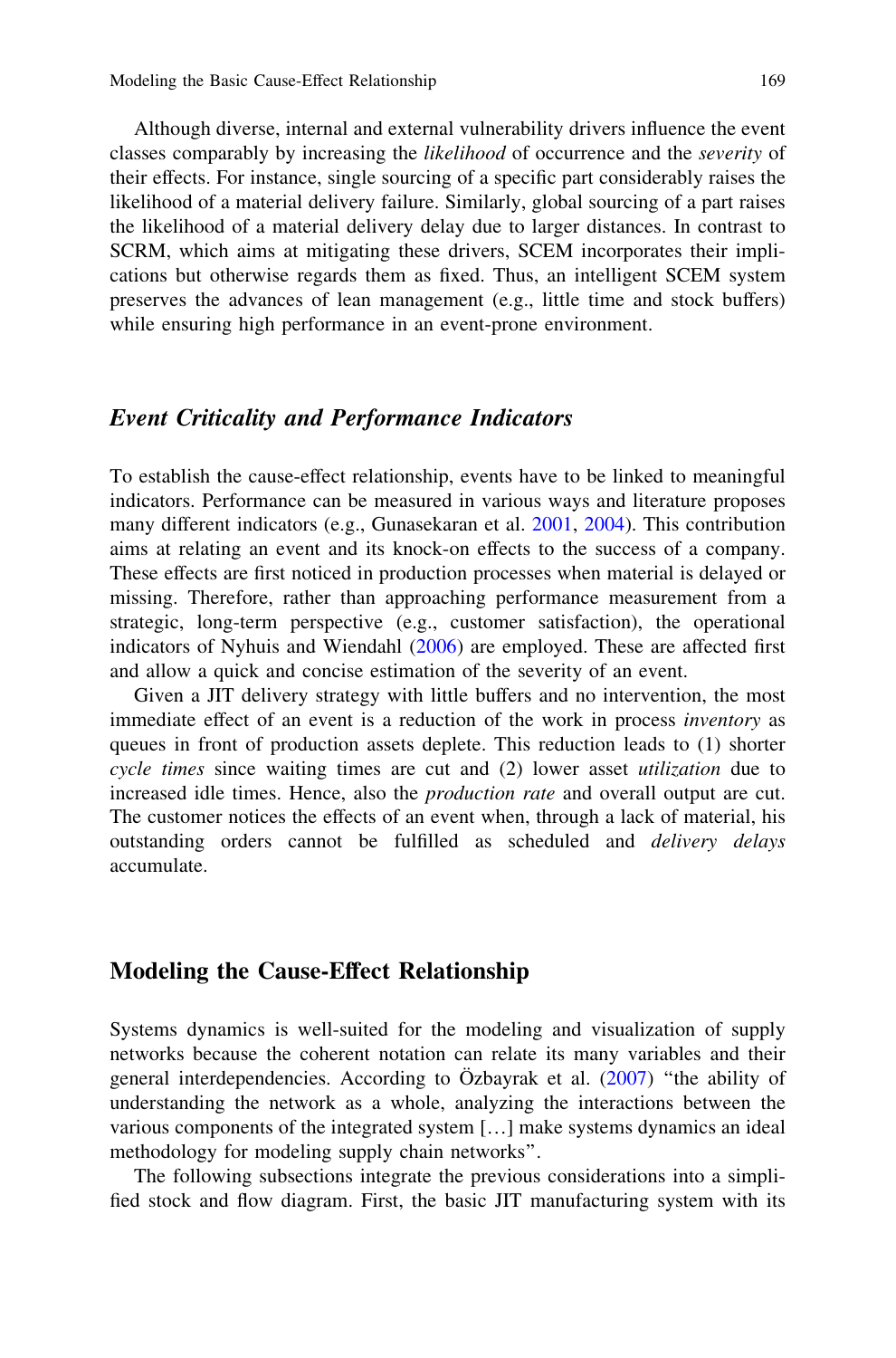interdependencies will be presented. It serves as baseline system. In the next subsection, the model will be enhanced through the integration of the event classes that affect a company. The final model helps in gauging the criticality of an event in a dynamic environment by quantifying their effects on performance indicators.

# Basic Manufacturing System with Performance Indicators

In very generic terms, a supply chain can be represented by several, consecutive accumulations (i.e., stocks) that are each increased by an inflow and decreased by an outflow (Sterman [2000\)](#page-11-0). Operating according to the build to order principle, the supply chain of Fig.  $2$  is initiated through product orders by the customer. These increase the backlog and equate to the material order rate of the manufacturer. This material order rate is the inflow for the stock of material that is on order but not yet delivered. The outflow is regulated by the delivery rate. It would normally increase the material inventory but is superfluous in a JIT system. Thus, the delivery rate directly equates to the production start rate that is responsible for the inflow into the work in process (WIP) inventory. It is drained by the production rate. The resulting product inventory is then drained by the ship rate. It equates to the fulfillment rate that decreases the backlog again. Thus, in a deterministic setting with constant flow rates the entire system quickly reaches equilibrium in which only a fixed time passes between the placement of the order by the customer and the fulfillment of the order by the manufacturer.

The performance indicators of the system are stocks, cycle time, utilization, and delivery delays. Stocks are given by the WIP and production inventories. The cycle time is calculated using Little's Law, while utilization is derived from the production rate (Hopp and Spearman [2007\)](#page-11-0). Lastly, the delivery delay is calculated from the backlog and the fulfillment rate.



Fig. 2 JIT manufacturing system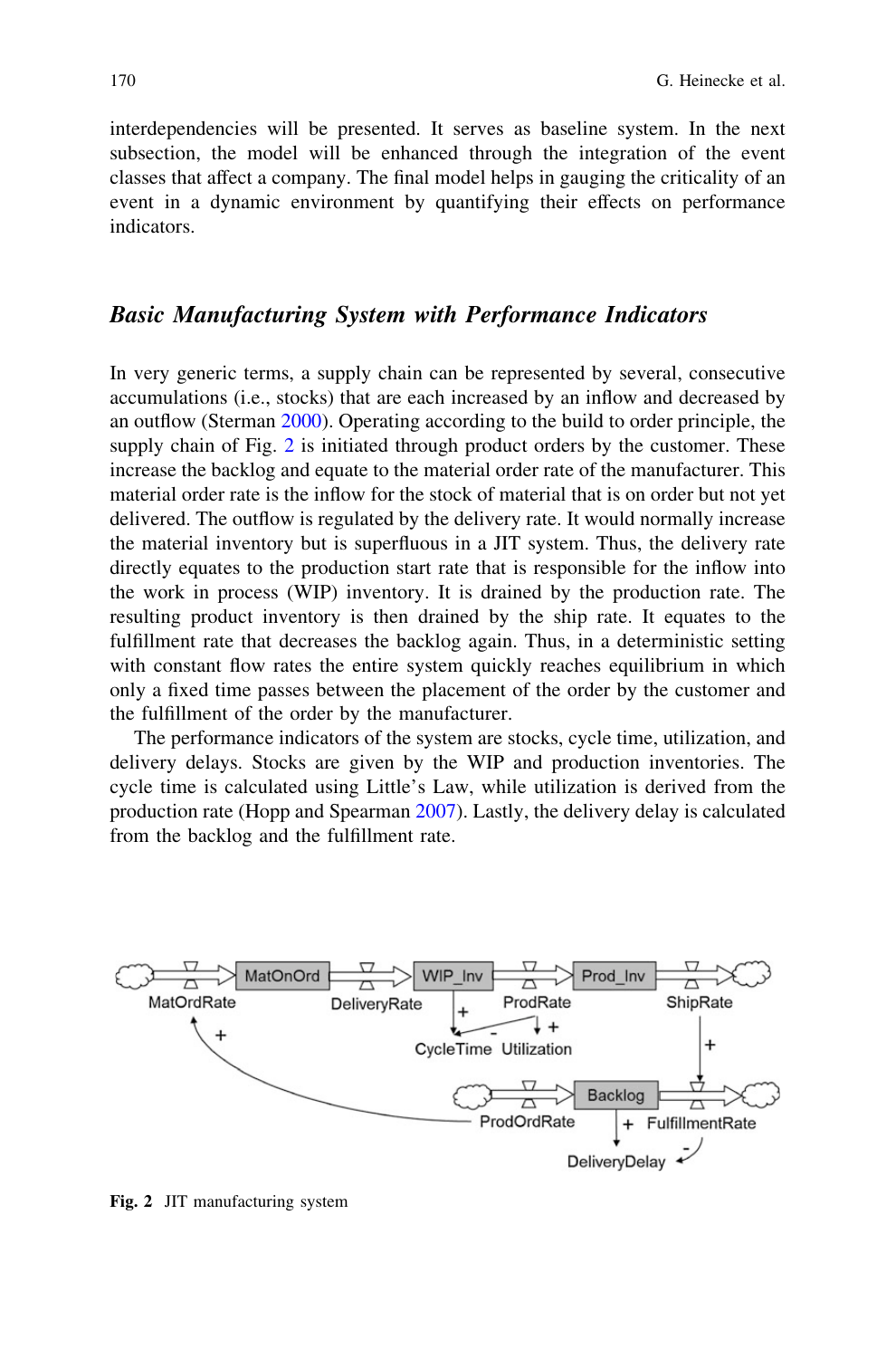# Event-Prone JIT Manufacturing System

Figure 3 incorporates the event classes and vulnerability drivers into the model. They directly influence the flow levels that are not constant anymore but fluctuate depending on the severity of the event. For instance, a tsunami will have a more profound but less sudden impact on the delivery rate than a traffic jam. The delivery rate is influenced, in the opposite direction, by the probabilities of a material delivery delay of different length and material delivery failure of different size: A larger probability leads to a lower average delivery rate as they occur more frequently over the simulation time. The production rate is similarly influenced by the internal event classes. All classes are affected by vulnerability drivers. For instance, global sourcing increases the distance between manufacturer and supplier, making a delivery delay or failure more likely and severe.

In Fig. 3 the knock-on effects of events are now noticeable in a consecutive, time-dependent *reduction* first of the stocks and then of the flows of the system. Once the effects of an event have rippled through the manufacturing system, the shipping rate is reduced. Due to constant demand levels, several customer orders cannot be satisfied in this situation. The reduction in the fulfillment rate leads to an increase in the backlog. The manufacturing system is now clogged by orders that should already have been shipped. The orders that are supposed to be processed have to increasingly wait their turn, and delivery delays accumulate.

# Scenario Description and Performance Analysis

To briefly verify and evaluate the usefulness of the presented concept, a supply ''hiccup'' (i.e., material delivery delay) of different length in a JIT environment is simulated. In the first scenario half of the required material for time  $t + 6$  is



Fig. 3 Event-prone JIT manufacturing system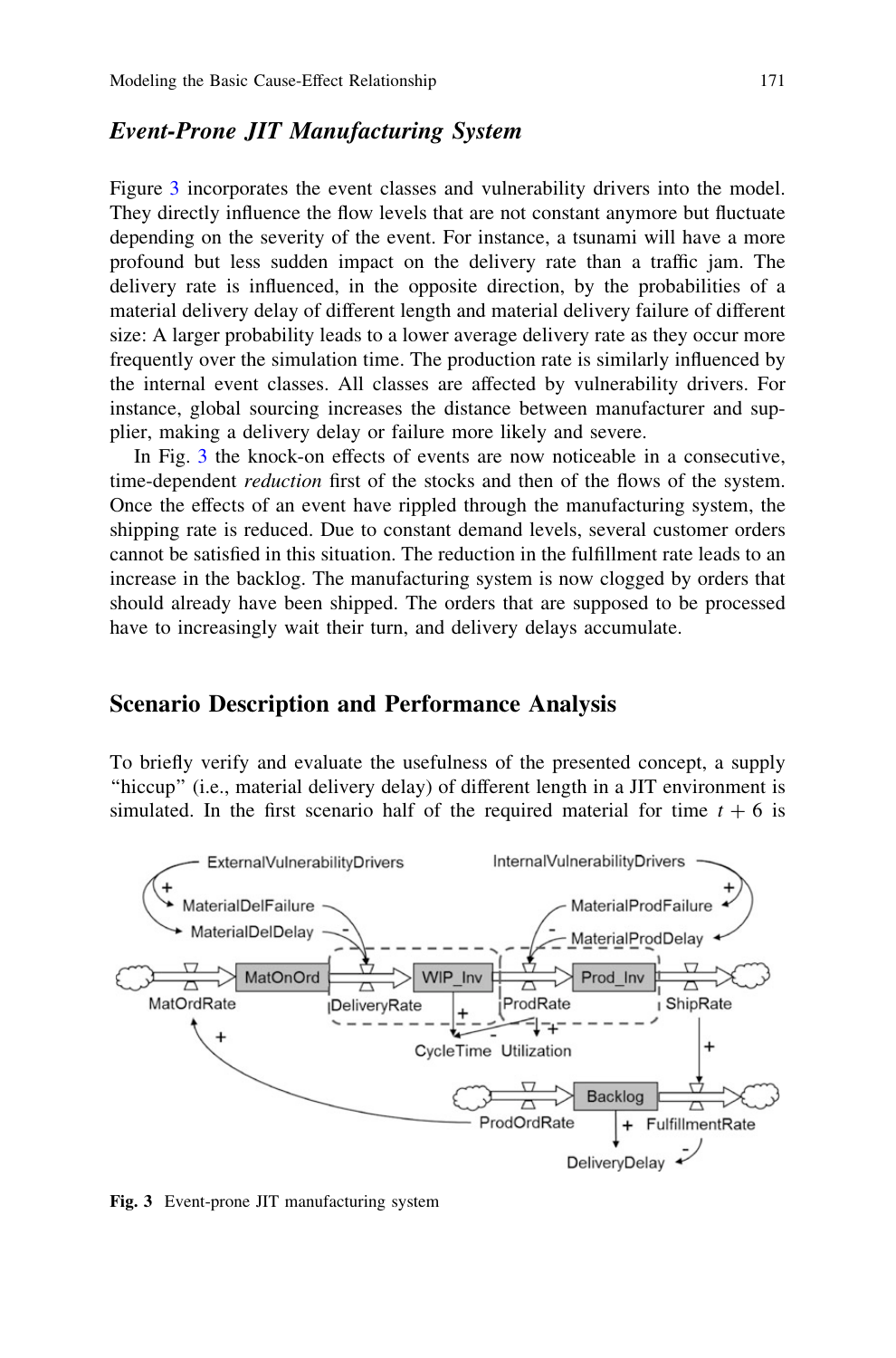delayed and arrives at  $t + 7$ . The second scenario increases this delay to two days. Thus, half the material is delayed in  $t + 6$  and  $t + 7$  and only arrives in  $t + 8$  and  $t + 9$  respectively. Both scenarios assume constant customer orders and production capacities of 10 units per day. The simulations were carried out using Vensim PLE.

Figure 4 illustrates the development of the WIP inventory. It is apparent that both systems reach equilibrium on day 3 where 10 units arrive and 10 units are processed. The one-(left diagram) and two-day (right diagram) delays then influence the system to the same effect, albeit in different magnitude: The average long-term WIP inventory increases. This circumstance is due to (1) a lack of supplies inventory in JIT systems and (2) no flexibility in production capacity. The first results in a permanent loss of unused production capacity while the second prevents a new alignment between customer demand and WIP inventory.

Figure [5](#page-10-0) shows the development of the delivery delay. In both scenarios it also reaches equilibrium on day 3 when the average delay between order placement and order shipment is 3 days—i.e., the order to delivery time. In case of the one-day material delay (left) the delivery delay briefly doubles and then stays at 3.5 days. In the second scenario (right) it increases to 7 days before leveling out at 4 days. This analysis illustrates the fragility of a JIT system with no flexibility in production capacity. A brief delay permanently increases the WIP inventory and overall lead time as older orders are clogging the manufacturing system.

The examples illustrate that the basic logic of the model enables the *isolation* of the undistorted, performance-related effects of an event. The simulated performance analysis helps a decision maker, who faces the prospect of a one- or twoday material delivery delay, to make a more informed decision of whether the particular event is deemed critical to the operations and the success of the company. Obviously, this decision can be automated by defining thresholds for each indicator. If these are breached, an event is considered critical and planers can prepare counter-measures well before the effects of it reach the company. Besides costly emergency logistics schemes, measures then include, but are not limited to, economic alternatives such as a rescheduling of the order sequence by utilizing various flexibility potentials of the production. Hence, early event identification is



Fig. 4 Work in process (WIP) inventory of a one- $(left)$  and two-day (*right*) delay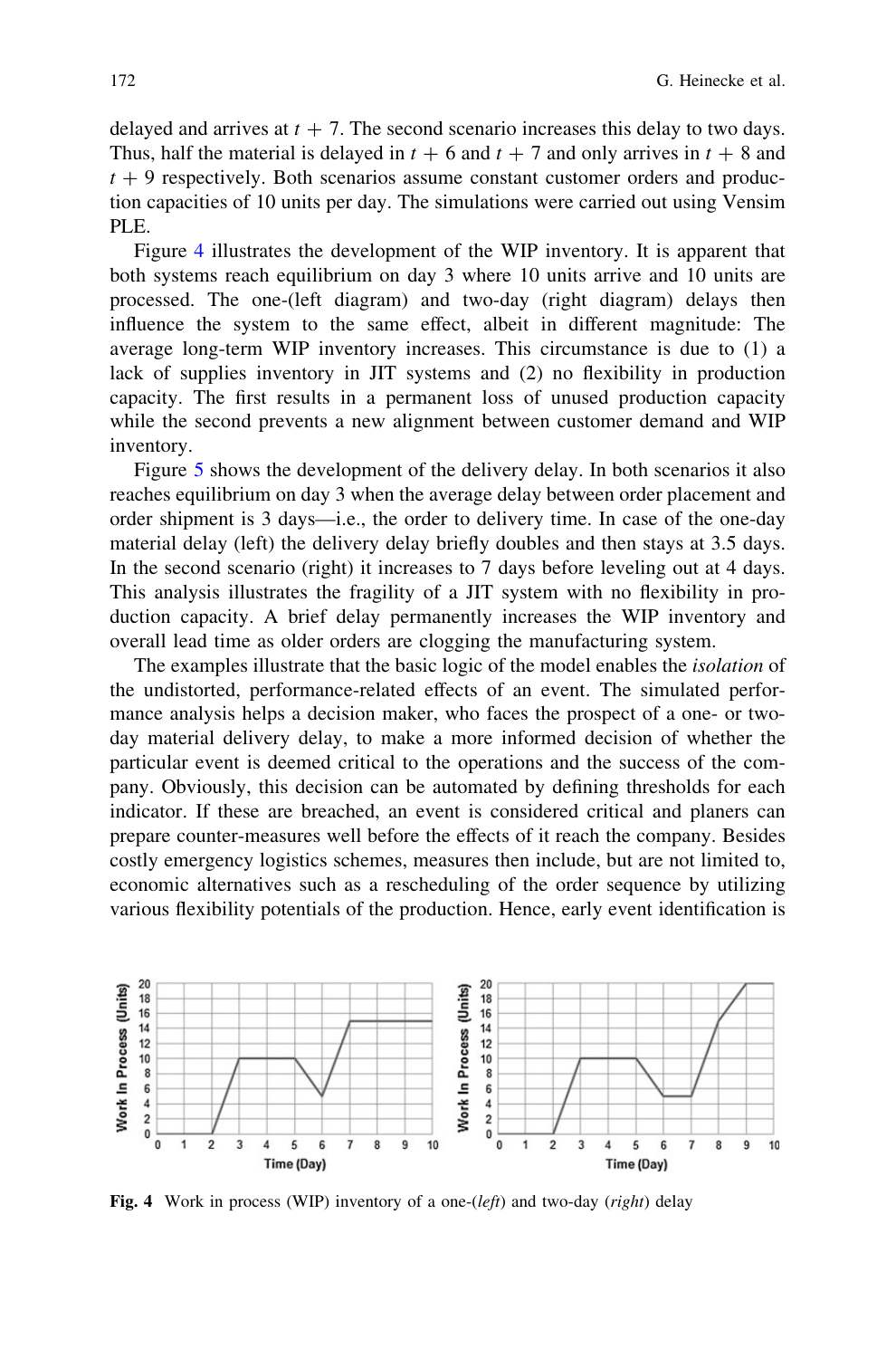<span id="page-10-0"></span>

Fig. 5 Delivery delay of a one-(*left*) and two-day (*right*) delay

critical because once the production sequence is fixed (i.e., frozen zone), rescheduling becomes an impossible task and affected products have to be reworked at high costs.

# Concluding Remarks

The increasing appearances of different supply chain events present a serious threat to the efficiency and competitiveness of global supply networks. This necessitates concepts and systems that can identify events early and react to their effects. To this end, a dynamic model is developed that describes the basic causeeffect relationship between events, their knock-on effects and performance indicators. To facilitate this task an effects-based classification of events on the basis of the EPCIS data format is proposed in this contribution. It is demonstrated that the model serves as a basic outline for the logic foundation of the event discovery component of supply chain event management (SCEM) systems. The simulation of two different delay events showed that the quantification of their performancerelated effects can help a decision maker to estimate their criticality in advance and more accurately. In future the proposed model is applied to an industrial case study to further investigate the validity of the proposed cause-effect relationship. Also, additional research will be done in regard to (1) the combined effect an events when conflicting optimization goals are pursued, (2) the decision about the criticality of an event and (3) adequate response policies (e.g., rescheduling).

## References

- Bearzotti LA, Salomone E, Chiotti OJ (2012) An autonomous multi-agent approach to supply chain event management. Int J Prod Econ 135(1):468–478
- Blackhurst J, Craighead CW, Elkins D, Handfield RB (2005) An empirically derived agenda of critical research issues for managing supply-chain disruptions. Int J Prod Res 43(19):4067–4081
- Chopra S, Sodhi MS (2004) Managing risk to avoid supply-chain breakdown. MIT Sloan Manage Rev 46(1):53–62